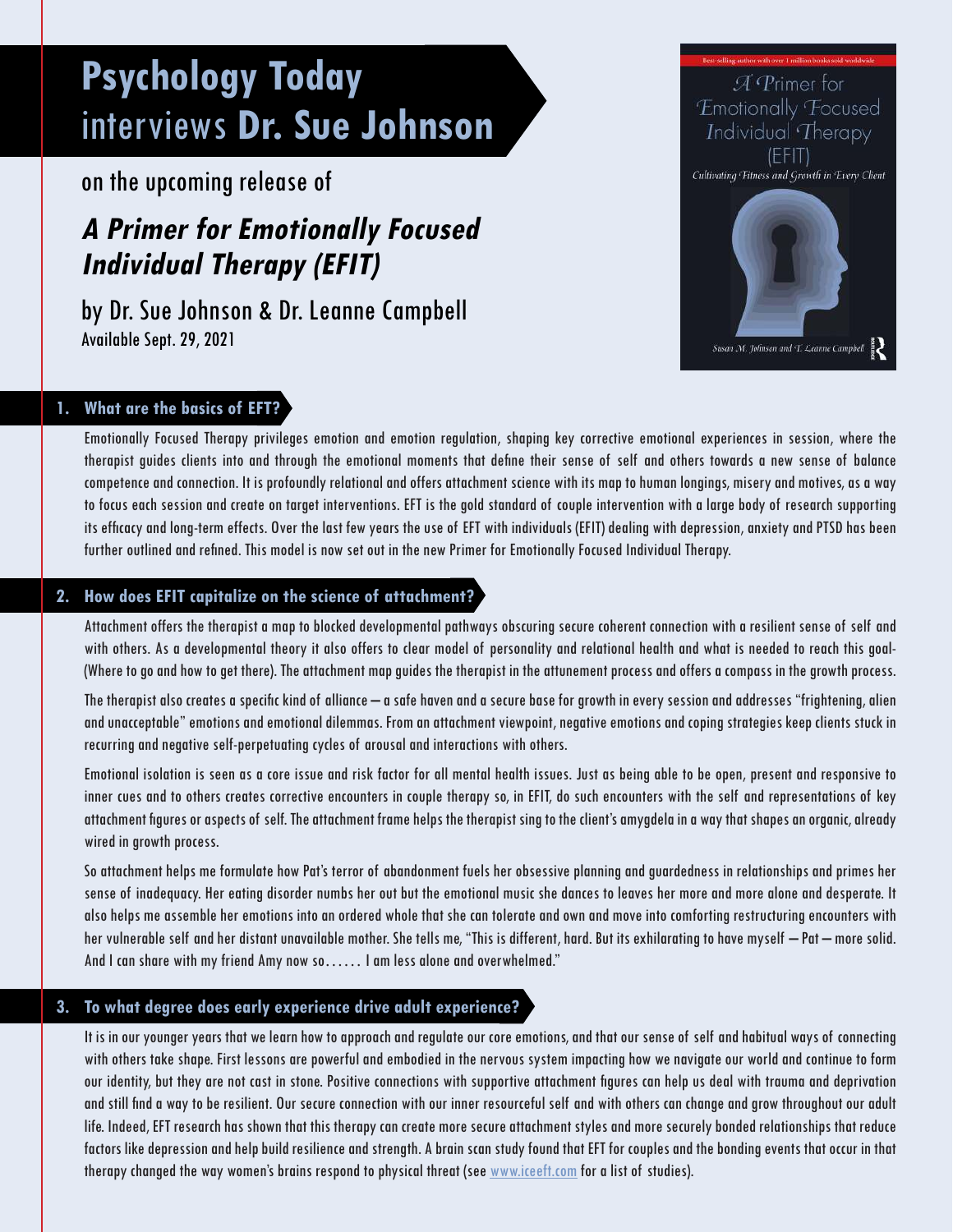#### **4. How does this therapy differ from other types?**

General EFT and EFIT are explicitly based on attachment science. EFTcombines a focus on dancer and dance – how the individual shapes their own reality and their relationships with others.

EFT has been rigorously tested empirically in terms of outcomes, follow-up effects and exactly what creates significant change in session.

It focuses on emotion and uses the power of restructured emotion to move clients into potent new experiences that expand the self and prime new cognitions and action tendencies. Interventions, such as the 5 moves of the EFT Tango, are well articulated and are taught across cultures around the globe. Trainings receive the highest ratings in terms of expanding practice and therapist confidence.

In general EFT combines the clarity and focus typical of more behavioral interventions with the depth and relevance of more humanistic experiential therapies, allowing people to address deep existential fears and longings.

#### **5. How does EFT/EFIT work for individuals as opposed to couples?**

The theoretical frame and the core interventions, both the macro intervention sequence and the Rogerian micro-interventions such as evocative questioning are the same across modalities (see Attachment Theory in Practice, Johnson, 2019). Key interventions such as Assembling and Deepening Emotion (EFT Tango Move 2) are much the same in couple and individual therapy.

However, the primary goal in EFIT is the expansion of the self rather than the shaping of more positive bonding connections with specific others in session.

One core difference between EFT for couples and families and EFIT can be seen in Tango Move 3 – where newly discovered and formulated emotion is enacted in encounters with parts of self and imaginal others. In couple therapy, Sarah is encouraged to turn to her partner John and share her vulnerability and need in a way that pulls him close and helps him respond as a safe attachment figure. In EFIT, Pat allows herself to experience her overwhelmed terrified self who could not ask her mother for comfort in the dark and deal with rejection but, can in session comfort this vulnerable self and validate the pain and legitimacy of this self. Pat brings alive key representations of self and also of attachment figures such as her mother and changes the dance with them. As she allows herself to feel loss and aloneness, she finds her anger and is able to confront her mother in an imaginal encounter. Core ways of seeing herself, dealing with emotions and engaging with others then start to shift.

#### **6. How do you use an emotional charge to turn around a client's life?**

In the 5 moves of the EFT and EFIT Tango, you evoke the emotions that underlie dysfunctional patterns in the client's life and help order and validate them. They then become tolerable and manageable and can be owned and explored on a deeper level. Significant change is associated in studies with a level 4 and above (on Klein et al., 1969) of engagement in evolving emotional experience where the client is absorbed in this experience. Emotion colors perception, shapes meanings, primes body responses and moves into action. It also communicates to self and others the nature of a person's felt reality. These are all dynamic processes. Deeper emotion has been shown to lead to change across therapy modalities. So when Henny truly lets in and outlines her first rape by her father she is able, with the therapists help, to order this experience and follow it through to the beginning of closure. She comforts her devastated six year old self and helps her listen to a new set of meanings and images of self. Her overwhelming experience is of deep grief and aloneness. As she grieves, she finds compassion and respect for herself and a new determination to risk and find connection. She tells me in the next session – " Now I have me so I can deal with that scene and not feel so devastated."

I would ask, as an EFT therapist, what else BUT an emotional charge ever really turns around someone's life? How we deal with our vulnerability structures so much of our reality – to encounter it in safety, enter it and reformulate it is what change is all about.

## **7. Why does the word "safe' have such prominence in EFT?**

In thousands of studies attachment science outlines how secure connection with others offers us the sense of safety we need to grow, risk, develop and explore our world. A vigilance for danger, avoidance of risk and a sense of helplessness are key risk factors for all mental health problems. The therapist offers the same kind of safety as a supportive attachment figure and this naturally calms the nervous system and encourages and openness to experience and the courage to fully encounter it. Safety here does not mean mouthing nice supportive phrases. It means being fully present to the client and giving the message that this client is seen and accepted in all their frailty, and that the therapist believes in their ability to grow and knows how to encourage that growth. People do not turn to and deal with their dragons alone or when they have no safe place to stand. We are not wired for this.